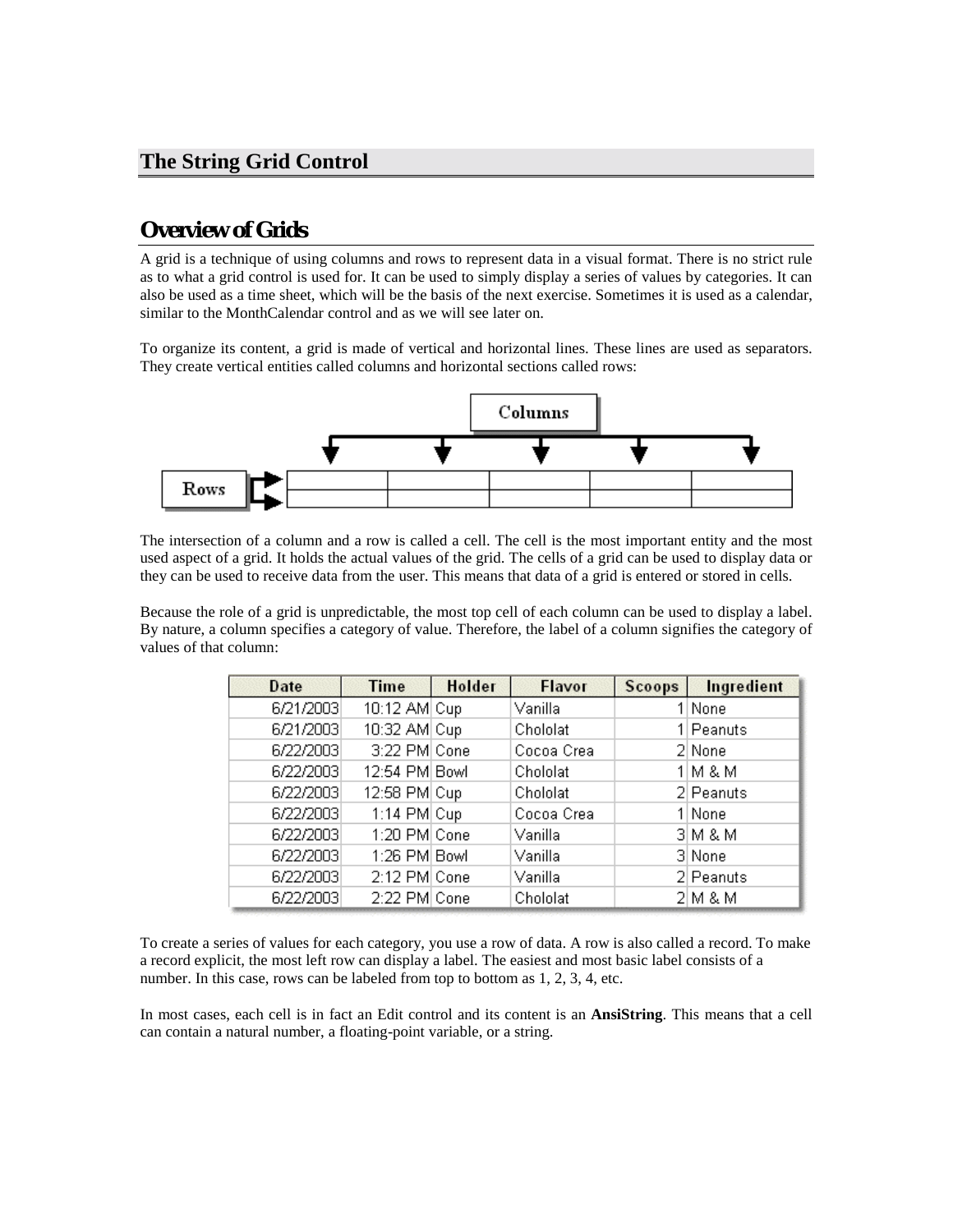## **String Grid Properties**

To create a grid of data, the Visual Component Library (VCL) provides various controls. One of these controls is called StringGrid and is implemented by the **TStringGrid** class.

To create a grid, you can add a StringGrid button  $\Box$  abc. Therefore, you can click this button and position it on a form or another control container:



Like many other controls, a grid is represented with a 3-D effect that raises its borders. This effect is controlled by the **BorderStyle** property. If you do not want to display borders on the control, set the **BorderStyle** property to **bsNone**:

| <b>String Grid</b> |  |  |
|--------------------|--|--|
|                    |  |  |
|                    |  |  |
|                    |  |  |

A grid is made of vertical divisions called columns and horizontal divisions called rows. Two of the most visual characteristics of a StringGrid control are its number of columns and its number of rows. These two values are set using the **ColCount** and the **RowCount** properties. The values are integer type and should be  $>= 0$ . If you set either property to a negative value, it would be set to 1. If you do not want to display columns, set the **ColCount** to 0. In the same way, if you do not want to display rows, set the **RowCount** value to 0.

By default, if a grid contains more columns than its width can show, it would display a vertical scroll bar. In the same way, if there are more rows than the control's height can accommodate, it would be equipped with a horizontal scroll bar. The ability to display scroll bars is controlled by the **ScrollBars** property. You can use it to display only the vertical scroll bar (**ssVertical**), only the horizontal scroll bar (**ssHorizontal**), both scroll bars (**ssBoth**), or no scroll bar (**ssNone**) at all.

Like most other list-based controls, a grid is used to display data and, in some applications, you may want the users to enter or use values of the grid control. To guide the users with the values in the grid, you can display explicit text in the fixed columns and fixed rows. The top and left cells are qualified as fixed and, by default, they are the most top and the left cells respectively. Besides these ranges of cells, you can add a fixed row of cells and a fixed column of rows.

If you want to display only one fixed row, it must be the most top range. This characteristic is controlled by the **FixedRows** property and, by default, is set to 1. If you want to display an additional range of fixed cells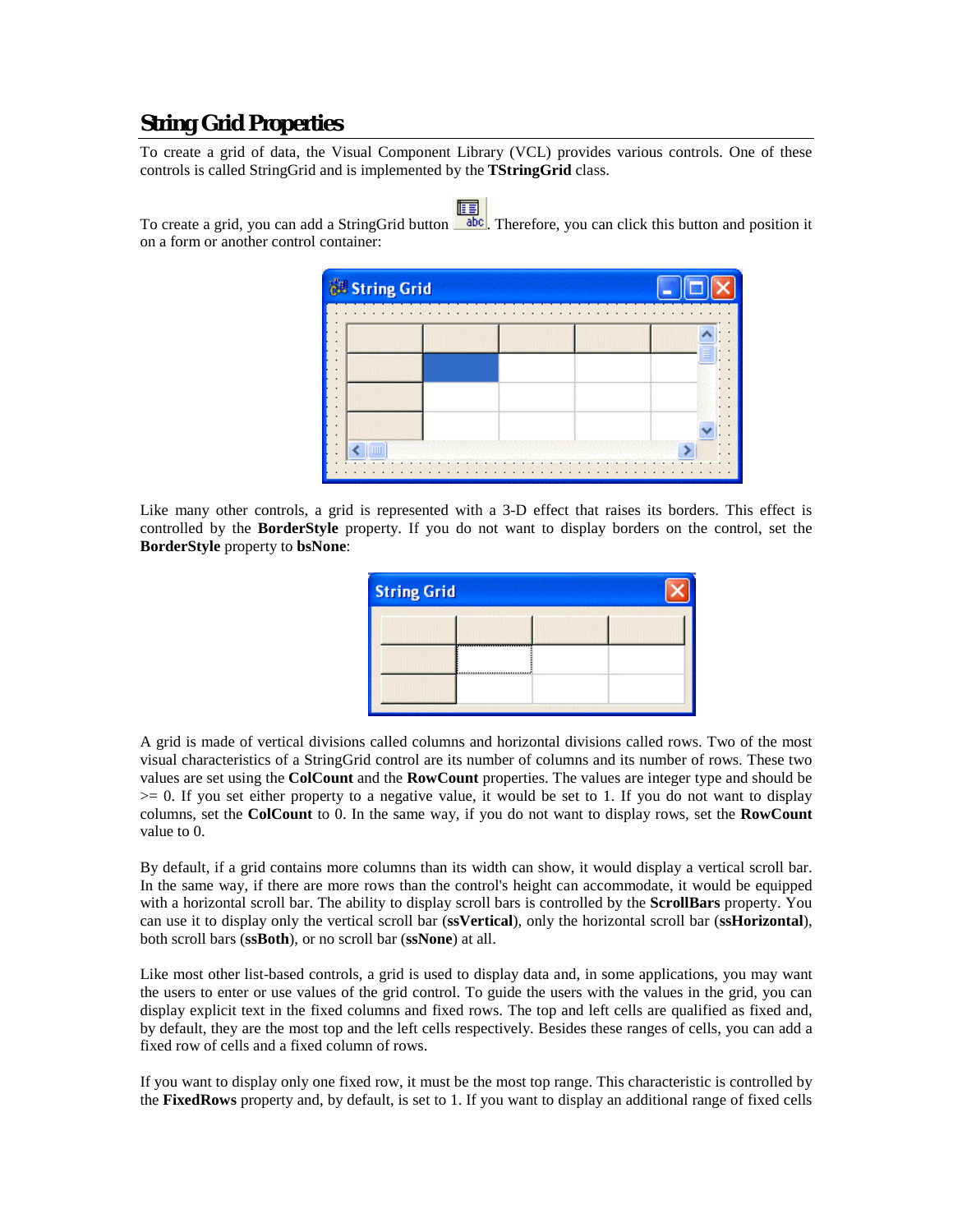on top, change the value of **FixedRows**. In the same way, the number of fixed columns on the left side of the object is controlled by the **FixedCols** property. Setting either of these values to 0 would hide the fixed column or row:

| $FixedCoIs=1$ ; FixedRows=1 | FixedCols=0; FixedRows=0            |
|-----------------------------|-------------------------------------|
| <b>String Grid</b>          | <b>String Grid</b>                  |
|                             | ,,,,,,,,,,,,,,,,,,,,,,,,,,,,,,,<br> |

| FixedCols=1; FixedRows=0 | <b>FixedCols=0; FixedRows=1</b> |
|--------------------------|---------------------------------|
| <b>String Grid</b>       | <b>String Grid</b>              |
|                          |                                 |
|                          |                                 |
|                          |                                 |

| FixedCols=2; FixedRows=1 | $FixedCols = 1$ ; $FixedRows = 2$ |
|--------------------------|-----------------------------------|
| <b>String Grid</b>       | <b>String Grid</b>                |
|                          |                                   |
|                          |                                   |
|                          |                                   |
|                          |                                   |

## **Cells Properties**

I

The intersection of a column and a row is called a cell. To distinguish cells that hold indicative values and those that hold usable or modifiable values, cells are divided in two categories distinguished by two colors. The cells on the top section and those on the left, when displaying a different color than the cells in the middle-center section of the control, are called fixed cells.

To guide the user with the values on the grid, the cells on top and those on the left display the same color as the form, known in the Control Panel as the Button Color. The cells that display usable and modifiable values have a background color known in Control Panel as Window Color. To change the background color of cells that display values, use the **Color** property of the Object Inspector. Here is a grid with the **clSkyBlue** color: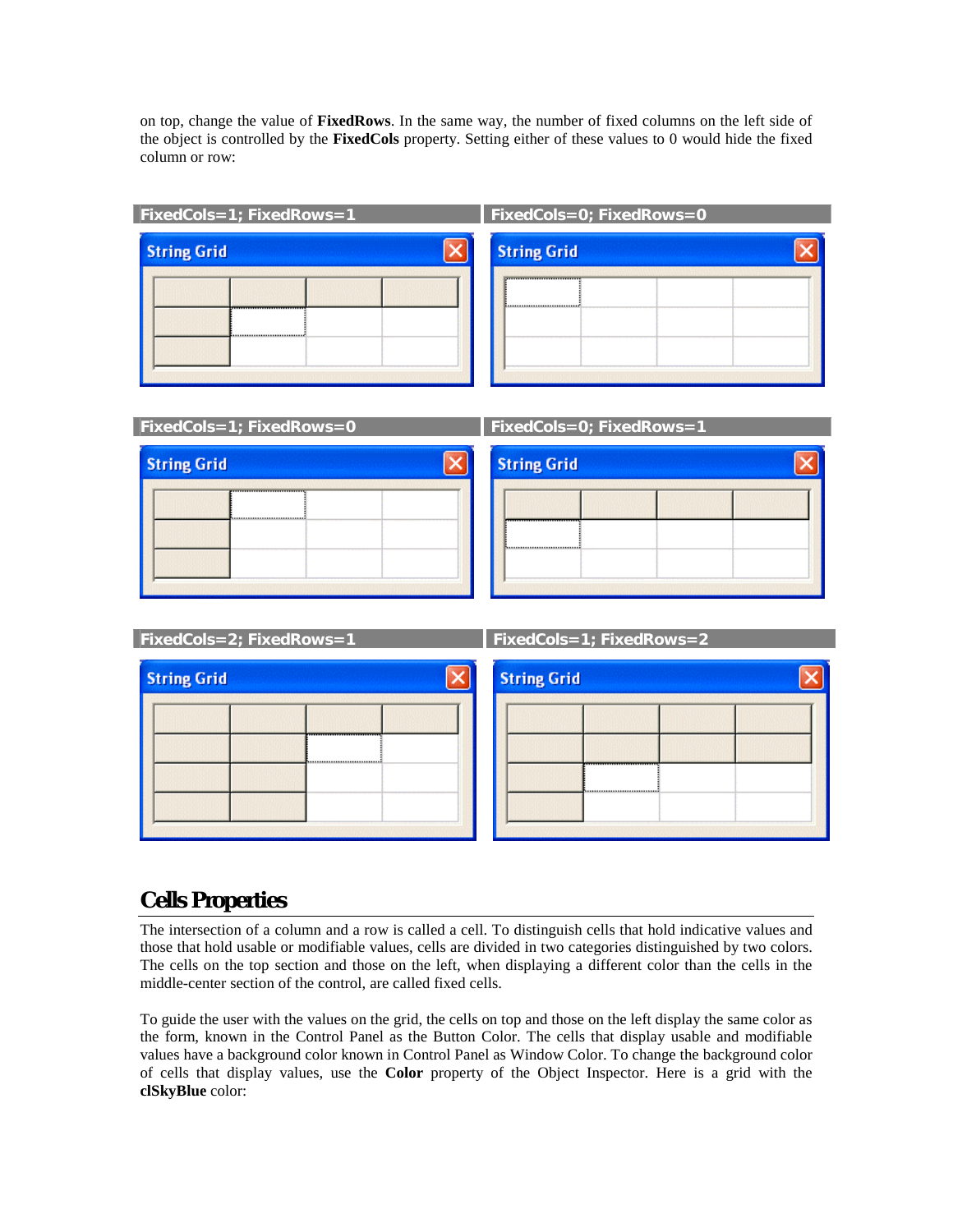| <b>String Grid</b> |  |
|--------------------|--|
|                    |  |
|                    |  |
|                    |  |

To change the colors of the fixed columns and rows, change the color value of the **FixedColor** property. Here is a grid with the **clNavy FixedColor**:

| <b>String Grid</b> |  |  |
|--------------------|--|--|
|                    |  |  |
|                    |  |  |
|                    |  |  |

You can also change these colors programmatically. Here is an example:

```
//--------------------------------------------------------------------------- 
void __fastcall TForm1::FormCreate(TObject *Sender) 
{ 
    TStringGrid *StatRates = new TStringGrid(this); 
  StatRates->Parent = this;
   StatRates->Color = TColor(RGB(255, 230, 204)); 
   StatRates->FixedColor = TColor(RGB(255, 128, 0));
} 
//---------------------------------------------------------------------------
```
To distinguish cells, they are separated by vertical and horizontal lines known as grid lines. By default, the grid lines have a width of 1 integer. To display a wider line, change the value of the **GridLineWidth**. A reasonable value should be less than 10. If you do not want to display grid lines, set the **GridLineWidth** to 0.

In order to access all of the cells that are part of a column, you should know the column's index number. The most left column, which is sometimes the fixed column, unless the **FixedCols** value is set to 0, has an index of 0. The second column from left has an index of 1, etc. In the same way, rows are presented by an index. The most top row has an index of 0; the second row from top has an index of 1, etc.

By default, all columns have a width of 64 pixels. At design or run time, you can control this by changing the value of the **DefaultColWidth** property. If you want to control the widths of individual columns, at run time, call the **TStringGrid::ColWidths** property and specify the index of the column you need. Here is an example:

//-------------------------------------------------------------------------- void \_\_fastcall TForm1::FormCreate(TObject \*Sender) {  $StringGrid1->Color = TColor(RGB(255, 230, 204));$  $StringGrid1->FixedColor = TColor(RGB(255, 128, 0))$ ;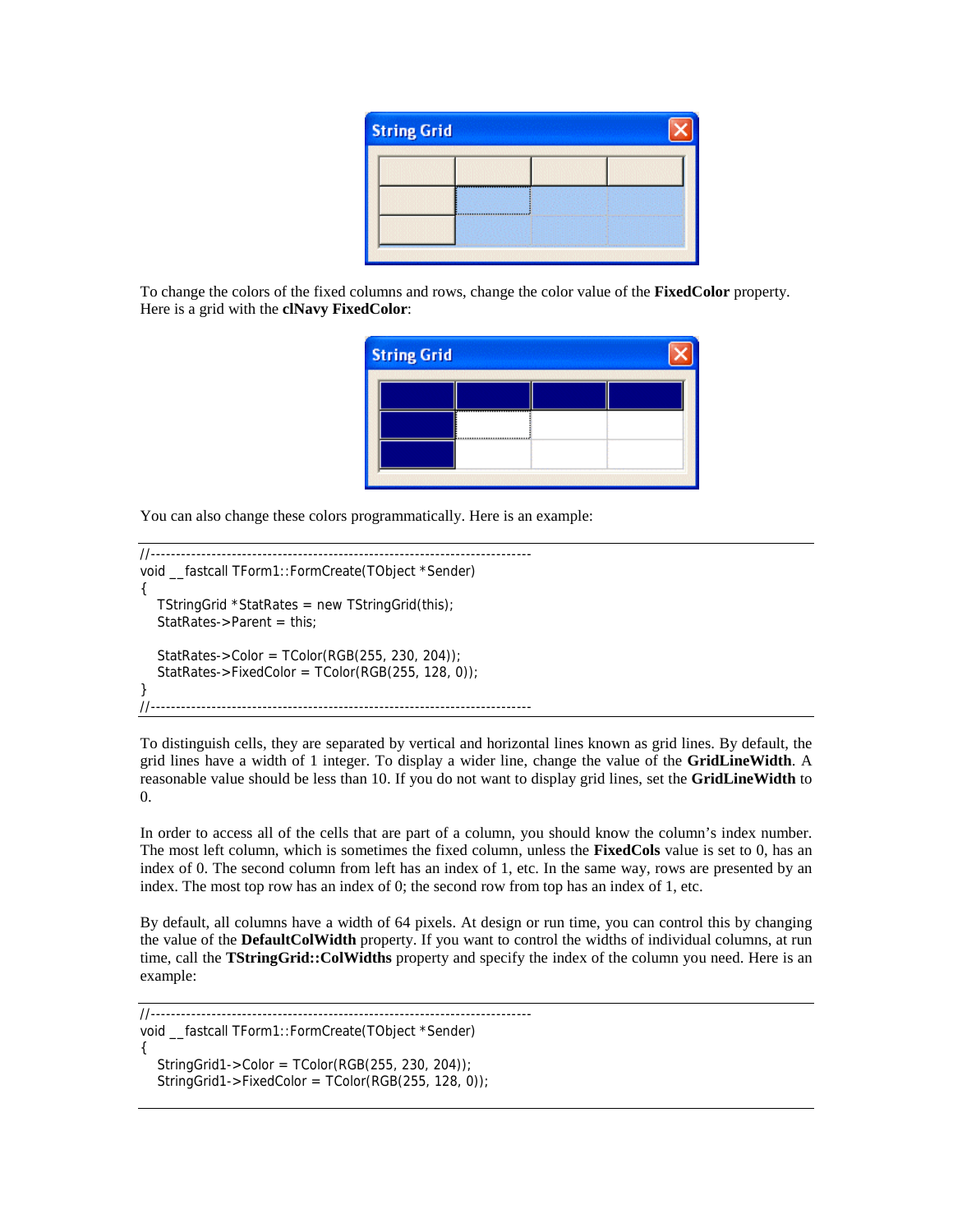```
 StringGrid1->ColWidths[2] = 48; 
    StringGrid1->ColWidths[3] = 22; 
    StringGrid1->ColWidths[4] = 96; 
}<br>//-------
              //---------------------------------------------------------------------------
```


By default, all rows have a height of 24 pixels. At design or run time, you can control this by changing the value of the **DefaultRowHeight** property. If you want to control the height of individual rows, at run time, call the **TStringGrid::ColHeights** property and specify the index of the row you want access to. Here is an example:

```
//--------------------------------------------------------------------------- 
void fastcall TForm1::FormCreate(TObject *Sender)
{ 
  StringGrid1->Color = TColor(RGB(255, 230, 204)); StringGrid1->FixedColor = TColor(RGB(255, 128, 0)); 
   StringGrid1->ColWidths[2] = 48; 
   StringGrid1->ColWidths[3] = 22; 
   StringGrid1->ColWidths[4] = 96; 
   StringGrid1->RowHeights[1] = 18; 
   StringGrid1->RowHeights[2] = 40; 
   StringGrid1->RowHeights[3] = 12; 
} 
//---------------------------------------------------------------------------
```

| 聊 Form1 |  |  |  |
|---------|--|--|--|
|         |  |  |  |
|         |  |  |  |
|         |  |  |  |
|         |  |  |  |

The columns of the grid are stored in a collection or array called **Cols**. By specifying the index of a column, you can change the label of the column header. In the same way, the rows are grouped in a collection called **Rows**. This allows you to change the text of a row header based on its index. The cells of a grid are stored in a two-dimensional array called **Cells**.

The **TStringGrid** class provides **Options** that allow you to customize the behavior of the StringGrid control. For example, if you want to allow the user to move the position of a column, set the **goColMoving** option to true. If you want users to be able to move rows, set the **goRowMoving** option to true.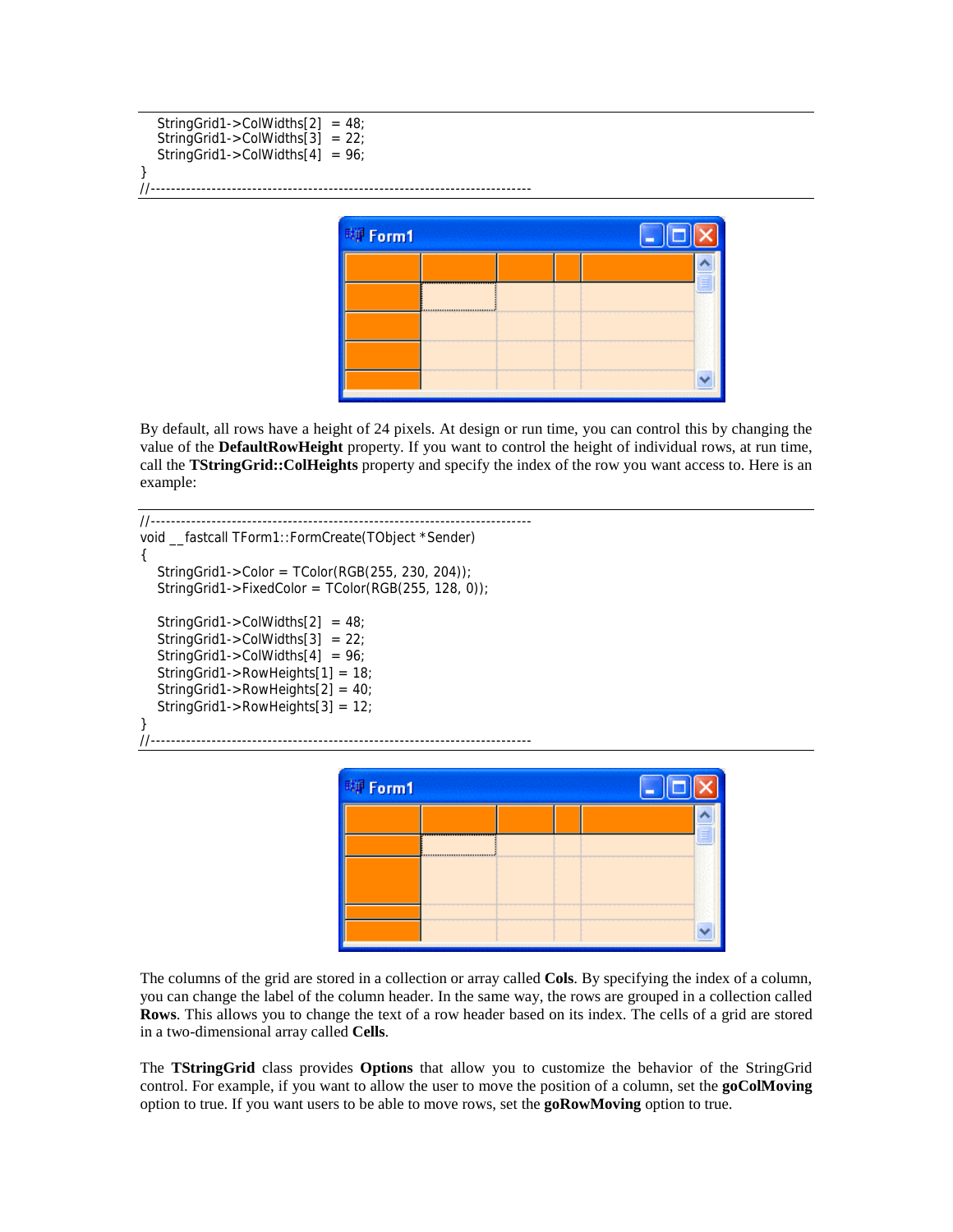In order to display cells with their default control appearance, the **DefaultDrawing** property must be set to true, which is the default. If you want to further customize the appearance of cells, you may have to draw them at run time. In this case, you would set the **DefaultDrawing** value to false.

# **Practical Learning: Controlling a StringGrid Properties**

- 1. Open the Payroll1 application you started previously
- 2. Continue designing the form as follows:

| <b>Starting Period:</b>     | 7/21/2003 | $\overline{\phantom{a}}$ | Ending Period: | 7/21/2003      |      |  |
|-----------------------------|-----------|--------------------------|----------------|----------------|------|--|
| First Week:<br>Second Week: |           |                          |                |                |      |  |
|                             |           |                          |                |                |      |  |
| <b>Process It</b>           |           |                          |                | Hourly Salary: | 0.00 |  |

| Label                                       |                                                               |                    |  |  |  |  |
|---------------------------------------------|---------------------------------------------------------------|--------------------|--|--|--|--|
| <b>Caption: First Week</b>                  |                                                               |                    |  |  |  |  |
| Label                                       |                                                               |                    |  |  |  |  |
| Caption: Second Week                        |                                                               |                    |  |  |  |  |
| <b>StringGrid</b>                           |                                                               |                    |  |  |  |  |
|                                             | Hint: Enter hours worked for each day in the appropriate cell |                    |  |  |  |  |
| ColCount: 7                                 | FixedCols: 0                                                  | Height: 78         |  |  |  |  |
| Name: grdTimeSheet                          | RowCount: 3                                                   | <b>Width: 458</b>  |  |  |  |  |
| Options                                     | GoEditing: true                                               | GoTabs: true       |  |  |  |  |
| Panel                                       |                                                               |                    |  |  |  |  |
| <b>BitBtn</b>                               |                                                               |                    |  |  |  |  |
| Glyph C:\Program Files\Common Files\Borland |                                                               |                    |  |  |  |  |
| Shared\Images\Buttons\calculat.bmp          |                                                               |                    |  |  |  |  |
| Caption: &Process It                        | Default: true                                                 | Name: btnProcessIt |  |  |  |  |
| StringGrid                                  |                                                               |                    |  |  |  |  |
| ColCount: 3                                 | Height: 78                                                    | Name: grdEarnings  |  |  |  |  |
| RowCount: 3                                 | Width: 185                                                    |                    |  |  |  |  |
| Label                                       |                                                               |                    |  |  |  |  |
| Caption: Hourly Salary:                     |                                                               |                    |  |  |  |  |
| <b>Edit</b>                                 |                                                               |                    |  |  |  |  |
| Name: edtHourlySalary                       | Width: 58                                                     |                    |  |  |  |  |
| Label                                       |                                                               |                    |  |  |  |  |
| Caption: Total Earnings:                    |                                                               |                    |  |  |  |  |
| <b>Edit</b>                                 |                                                               |                    |  |  |  |  |
| Name: edtTotalEarnings                      | Width: 58                                                     |                    |  |  |  |  |
| <b>BitBtn</b>                               |                                                               |                    |  |  |  |  |
| Kind: bkClose                               |                                                               |                    |  |  |  |  |

3. Save All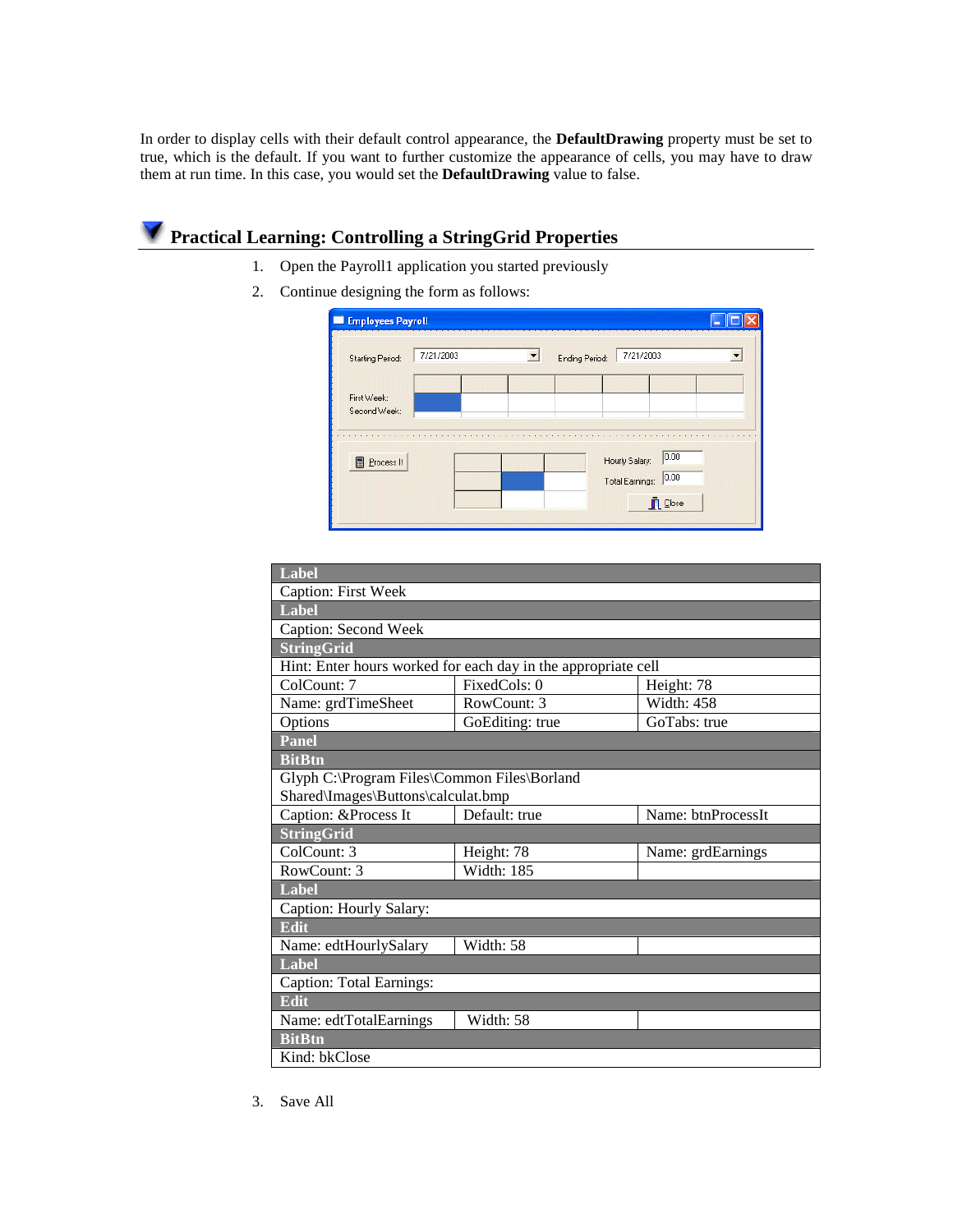- 4. Double-click an empty area on the form to access its **OnCreate()** event
- 5. To customize the StringGrid's cells, add the following code:

```
//--------------------------------------------------------------------------- 
void fastcall TfrmMain::FormCreate(TObject *Sender)
{ 
   dteStartPeriod->CalColors->BackColor = TColor(RGB(230, 245, 255)); 
   dteStartPeriod->CalColors->MonthBackColor = TColor(RGB(212, 235, 255)); 
   dteStartPeriod->CalColors->TextColor = clBlue; 
   dteStartPeriod->CalColors->TitleBackColor = TColor(RGB(0, 0, 160)); 
   dteStartPeriod->CalColors->TitleTextColor = clWhite; 
   dteStartPeriod->CalColors->TrailingTextColor = TColor(RGB(190, 125, 255)); 
   dteStartPeriod->Format = "ddd d MMM yyyy"; 
   dteEndPeriod->CalColors->BackColor = TColor(RGB(255, 236, 218)); 
   dteEndPeriod->CalColors->MonthBackColor = TColor(RGB(255, 235, 214)); 
   dteEndPeriod->CalColors->TextColor = TColor(RGB(102, 52, 0)); 
   dteEndPeriod->CalColors->TitleBackColor = TColor(RGB(176, 88, 0)); 
   dteEndPeriod->CalColors->TitleTextColor = TColor(RGB(255, 238, 220)); 
   dteEndPeriod->CalColors->TrailingTextColor = TColor(RGB(230, 115, 0)); 
   dteEndPeriod->Format = "ddd d MMM yyyy"; 
   grdTimeSheet->Cells[0][0] = "Monday"; 
   grdTimeSheet->Cells[1][0] = "Tuesday"; 
   grdTimeSheet->Cells[2][0] = "Wednesday"; 
   grdTimeSheet->Cells[3][0] = "Thursday"; 
   grdTimeSheet->Cells[4][0] = "Friday"; 
   grdTimeSheet->Cells[5][0] = "Saturday"; 
   grdTimeSheet->Cells[6][0] = "Sunday"; 
   grdTimeSheet->RowHeights[0] = 18; 
  qrdTimeSheet > Cells[0][1] = "0.00";grdTimeSheet->Cells[1][1] = "0.00";
   grdTimeSheet->Cells[2][1] = "0.00"; 
  grdTimeSheet->Cells[3][1] = "0.00";
  grdTimeSheet->Cells[4][1] = "0.00";
  grdTimeSheet->Cells[5][1] = "0.00";
  qrdTimeSheet->Cells[6][1] = "0.00";
   grdTimeSheet->RowHeights[1] = 18; 
  qrdTimeSheet->Cells[0][2] = "0.00";grdTimeSheet->Cells[1][2] = "0.00";qrdTimeSheet->Cells[2][2] = "0.00";grdTimeSheet->Cells[3][2] = "0.00";
  qrdTimeSheet->Cells[4][2] = "0.00";
  grdTimeSheet > Cells[5][2] = "0.00";
  grdTimeSheet->Cells[6][2] = "0.00";
   grdTimeSheet->RowHeights[2] = 18; 
   grdEarnings->Cells[0][1] = "Regular"; 
   grdEarnings->Cells[0][2] = "Overtime"; 
   grdEarnings->Cells[1][0] = "Hours"; 
   grdEarnings->Cells[2][0] = "Amount"; 
}
```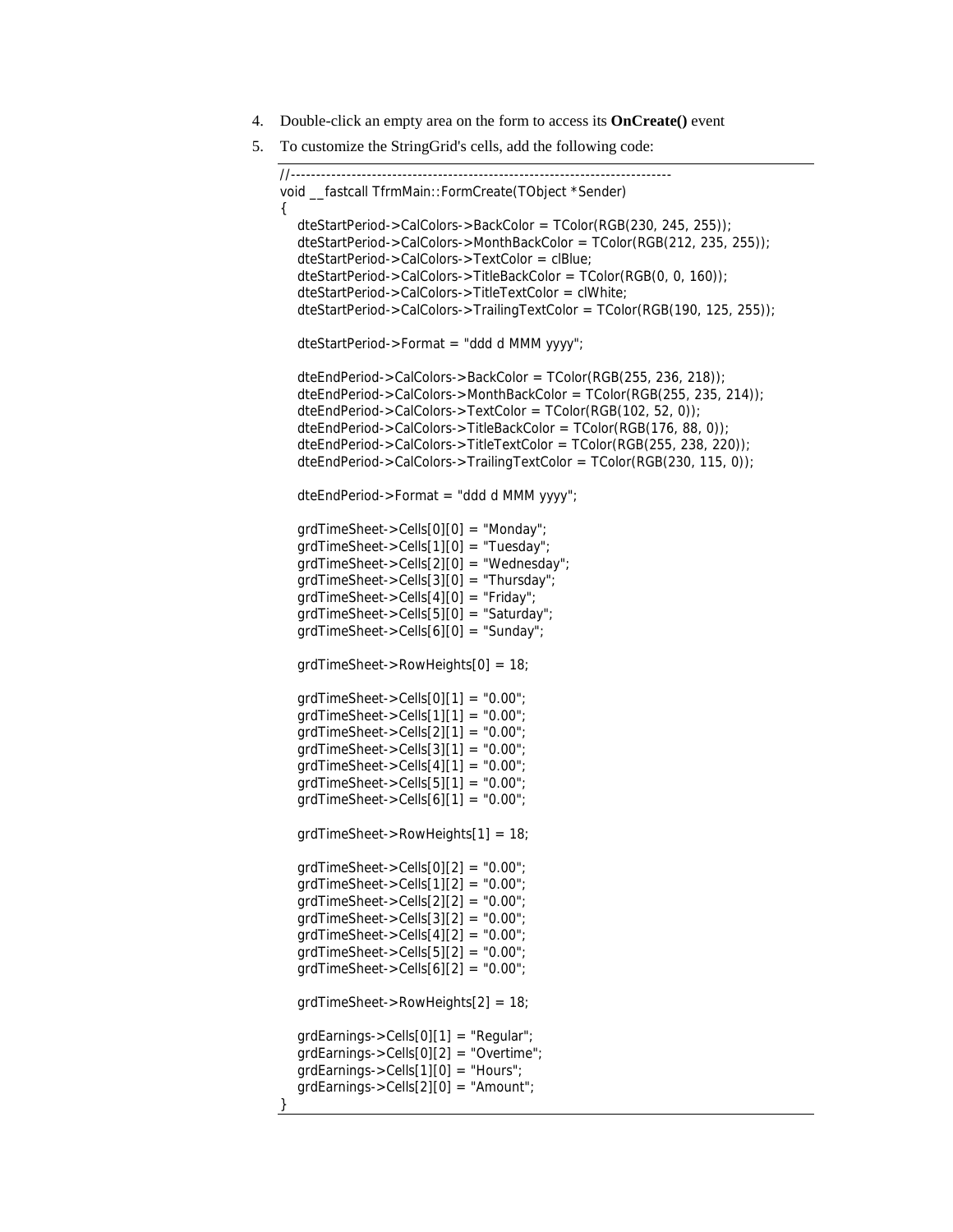- //---------------------------------------------------------------------------
- 6. Save All and Test the application:

| <b>Starting Period:</b> | Mon 21 Jul 2003 |         | ▼         | <b>Ending Period:</b> |                | Mon 21 Jul 2003 | $\overline{\phantom{a}}$ |
|-------------------------|-----------------|---------|-----------|-----------------------|----------------|-----------------|--------------------------|
|                         | Monday          | Tuesday | Wednesday | Thursday              | Friday         | Saturday        | Sunday                   |
| First Week:             | 8.00            | 9.50    | 8.50      | 8.00                  | 8.50           | 0.00            | 0.00                     |
| Second Week:            | 6.00            | 6.50    | 8.00      | 6.00                  | 7.00           | 0.00            | 0.00.                    |
|                         |                 |         |           |                       |                |                 |                          |
| <b>Process It</b>       |                 | Regular | Hours     | Amount                | Hourly Salary: | 0.00<br> 0.00   |                          |

7. Close the form and return to Bcb

### **StringGrid Methods**

To programmatically create a StringGrid control, declare a pointer to **TStringGrid** class using the **new** operator. Use its default constructor to specify the container of the control as parent. Here is an example:

```
//--------------------------------------------------------------------------- 
#include <vcl.h> 
#include <Grids.hpp> 
#pragma hdrstop 
#include "Unit1.h" 
//--------------------------------------------------------------------------- 
#pragma package(smart_init) 
#pragma resource "*.dfm" 
TForm1 *Form1; 
//--------------------------------------------------------------------------- 
__fastcall TForm1::TForm1(TComponent* Owner) 
    : TForm(Owner) 
{ 
} 
//--------------------------------------------------------------------------- 
void __fastcall TForm1::FormCreate(TObject *Sender) 
{ 
    TStringGrid *StatRates = new TStringGrid(this); 
    StatRates->Parent = this;
} 
//---------------------------------------------------------------------------
```
After creating the control, you can set its properties to the values of your choice. After using the control, you can get rid of it using the delete operator, or you can trust its parent to do it for you.

If at any time a cell is selected, you can get the rectangular dimension of that cell using the **CellRect()** method. Its syntax is:

TRect \_\_fastcall CellRect(int ACol, int ARow);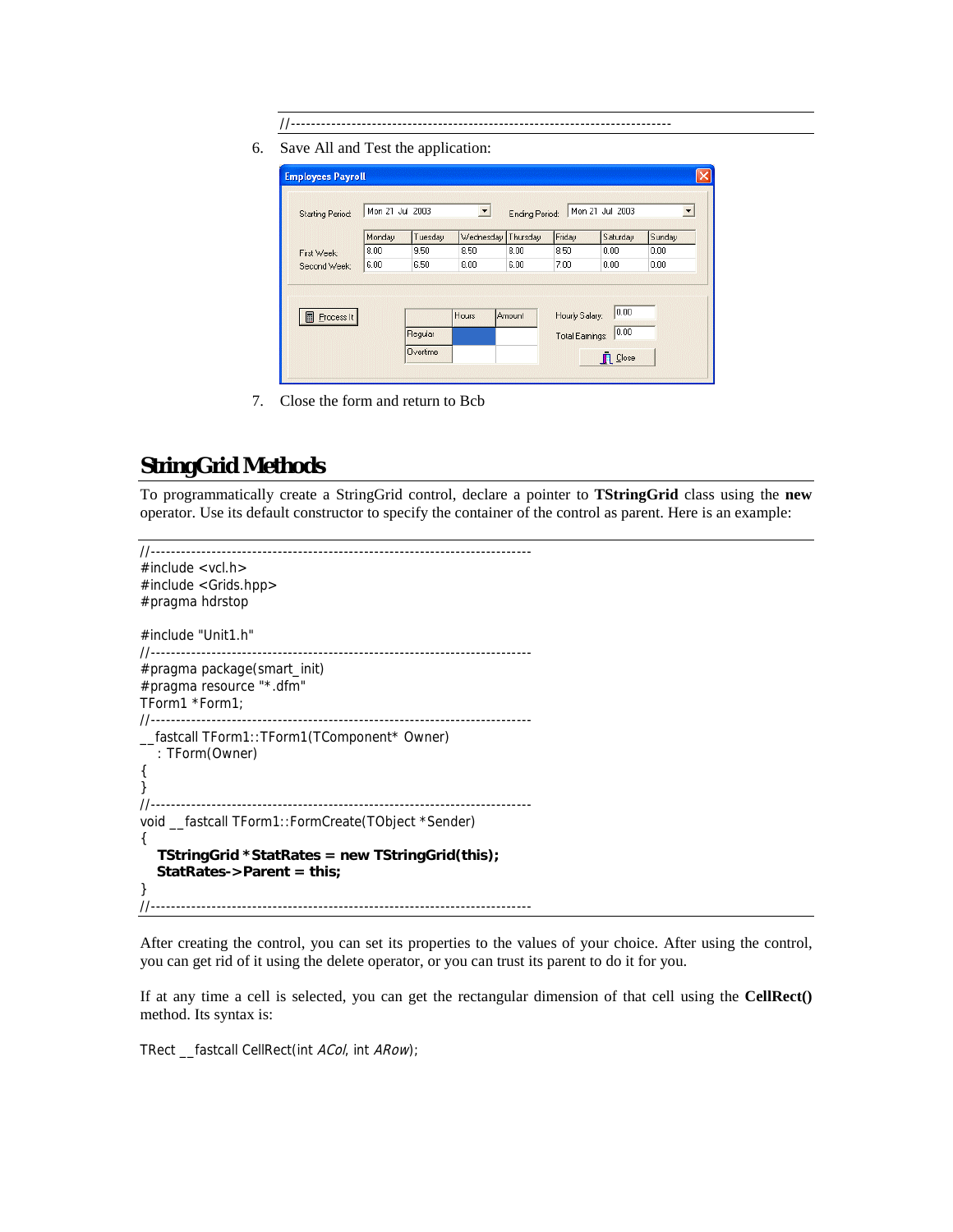The arguments, *ACol* and *ARow*, represent the column index and the row index of the cell that has focus. This method returns the **TRect** rectangle of the cell. You can call this method when the user clicks a cell in the StringGrid control. Here is an example:

```
//--------------------------------------------------------------------------- 
void __fastcall TForm1::FormCreate(TObject *Sender) 
{ 
    StringGrid1->ColWidths[0] = 72; 
    StringGrid1->ColWidths[1] = 54; 
    StringGrid1->ColWidths[2] = 35; 
    StringGrid1->ColWidths[3] = 75; 
    StringGrid1->RowHeights[0]= 15; 
    StringGrid1->RowHeights[1]= 22; 
    StringGrid1->RowHeights[2]= 10; 
    StringGrid1->RowHeights[3]= 35; 
} 
//--------------------------------------------------------------------------- 
void __fastcall TForm1::StringGrid1Click(TObject *Sender) 
{ 
   TRect Recto = StringGrid1->CellRect(StringGrid1->Col, StringGrid1->Row); 
  int Area = Recto.Width() * Recto.Height();
   Label1->Caption = Area; 
} 
//---------------------------------------------------------------------------
```

| 聊 Form1 |                          |      |  |  |
|---------|--------------------------|------|--|--|
|         |                          |      |  |  |
|         |                          |      |  |  |
|         | ************************ |      |  |  |
|         |                          |      |  |  |
|         |                          | 1296 |  |  |



If the mouse is positioned or passing somewhere on or over the StringGrid control and you want to know on what cell the mouse is, you can use the **MouseToCell()** method. Its syntax is:

void fastcall MouseToCell(int X, int Y, int &ACol, int &ARow);

This method is usually used on a Mouse event such as **OnMouseDown()**, **OnMouseMove()**, and **OnMouseUp()** as these events provide the mouse coordinates. The **MouseToCell()** method retrieves the horizontal and vertical coordinates of the mouse, translates that position to the column and row indexes of the cell under the mouse and return those values. Here is an example:

```
//--------------------------------------------------------------------------- 
void fastcall TForm1::StringGrid1MouseMove(TObject *Sender,
     TShiftState Shift, int X, int Y) 
{ 
   int x, y; 
   StringGrid1->MouseToCell(X, Y, x, y); 
  Label1->Caption = "Col: " + AnsiString(x) + " Row: " + AnsiString(y);
}
```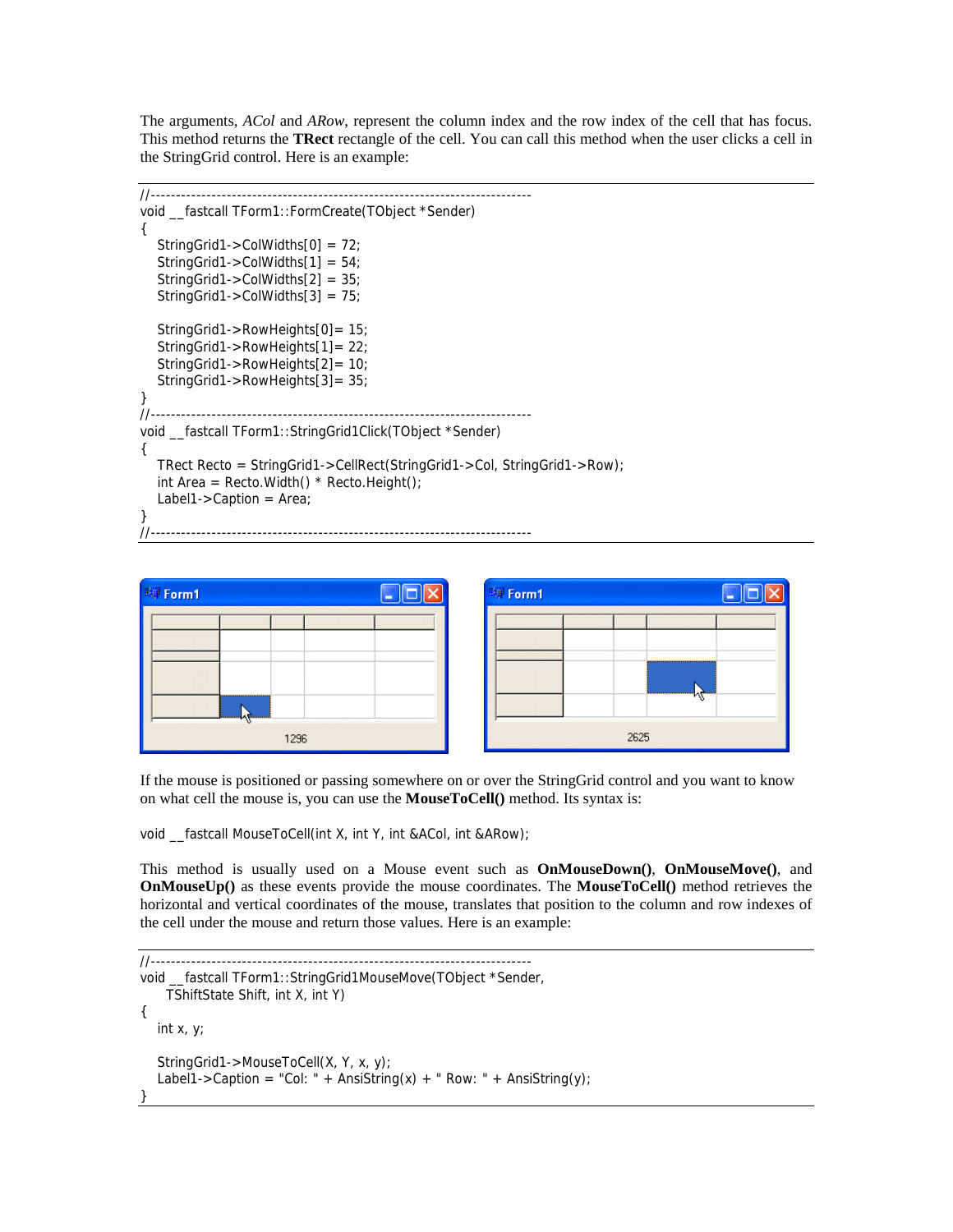| 明 Form1                                | 明 Form1                         |
|----------------------------------------|---------------------------------|
| -----------------------------<br><br>W | ,,,,,,,,,,,,,,,,,,,,,,,,,,,<br> |
| Col: 1 Row: 2                          | Col: 3 Row: 3                   |

In the same way, sometimes when the user clicks a cell, you may want to find out what cell was clicked. To get this information, you can call the **GridCoord()** method. Its syntax is:

struct TGridCoord { int X; int Y;

};

TGridCoord \_\_fastcall MouseCoord(int X, int Y);

This method also is usually used in a mouse event. It takes as arguments the mouse position and returns a **TPoint**-like object, called **TGridCoord**. Here is an example:

```
//--------------------------------------------------------------------------- 
void __fastcall TForm1::StringGrid1MouseDown(TObject *Sender, 
     TMouseButton Button, TShiftState Shift, int X, int Y) 
{ 
   TGridCoord GC = StringGrid1->MouseCoord(X, Y); 
  Label1->Caption = "Col: " + AnsiString(GC.X) + " Row: " + AnsiString(GC.Y);
} 
//---------------------------------------------------------------------------
```
## **StringGrid Events**

As a descendant of **TWinControl**, the **TStringGrid** class inherits all the usual events that are common to Windows control. It fires the **OnClick** event when the user clicks anywhere on the control. It sends an **OnDblClick** event when the user double-click any cell. It uses all mouse events (**OnMouseDown**, **OnMouseMove**, **OnMouseUp**, **OnMouseWheelDown**, and **OnMouseWheelUp**) as well as keyboard events (**OnKeyDown**, **OnKeyPress**, and **OnKeyUp**). Besides the regular control events, the StringGrid control fires events that are proper to its functionality.

Just before the user selects the content of a cell, the control fires the **OnSelectCell()** event. Its syntax is:

void \_fastcall OnSelectCell(TObject \* Sender, int ACol, int ARow, bool & CanSelect)

The *ACol* and *ARow* arguments represent the cell that is about to be selected. The *CanSelect* argument allows you to specify whether the user is allowed to select the content of the cell. This event allows you to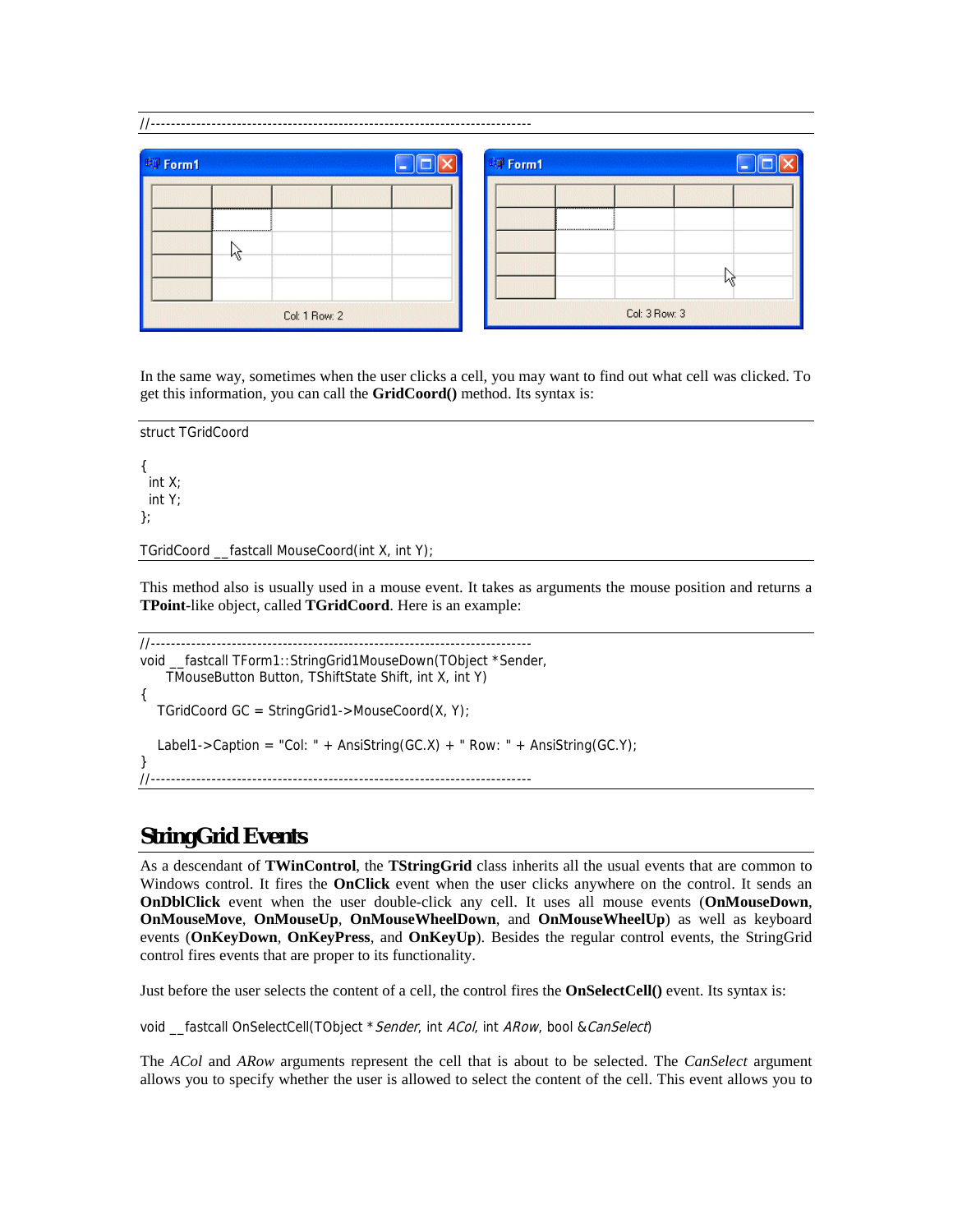decide whether the cell can be selected or not. The following event is used to let the user know that a certain cell cannot be accessed:

```
//--------------------------------------------------------------------------- 
void __fastcall TForm1::StringGrid1SelectCell(TObject *Sender, int ACol, 
     int ARow, bool &CanSelect) 
{ 
  if(ACol = 2 && ARow = 4)
\{ ShowMessage("The content of this cell is not accessible.\n" 
                "Please select another cell!"); 
       return; 
   } 
} 
//---------------------------------------------------------------------------
```


If the user has selected a cell and wants to edit its content, you can find out the content of such a cell using the **OnGetEdtText()** event. This even fires as soon as the user has selected text included in a cell but just before the user has had a chance to edit it. This means that you can determine whether the user is allowed to change the contents of a particular cell. When this even fires, it communicates the grid coordinates of the cell that was clicked, allowing you to retrieve the content of that cell and do what you want. Here is an example:

```
//--------------------------------------------------------------------------- 
void __fastcall TForm1::StringGrid1GetEditText(TObject *Sender, int ACol, 
     int ARow, AnsiString &Value) 
{ 
   AnsiString Content = StringGrid1->Cells[ACol][ARow]; 
   Label1->Caption = Content; 
} 
//---------------------------------------------------------------------------
```
On the other hand, when the user has changed the content of a cell, the StringGrid control fires an **OnSetEditText**() event. This is a good place to validate, accept, or reject the changes that the user has performed. This event also provides you with the grid coordinates of the cell whose contents the user has modified.

To better control what type of text the user is allowed to enter in a cell, in all cells of a particular row, or in all cells of a particular column, you can use the **OnGetEditMask()** event. Its syntax is:

```
void _fastcall OnGetEditMask(TObject * Sender, int ACol, int ARow, AnsiString & Value)
```
The *ACol* and the *ARow* parameters represent the grid indexes of the cell. The *Value* is a string of the same type used for the **EditMask** property of the MaskEdit control. This event is used to set the **EditMask**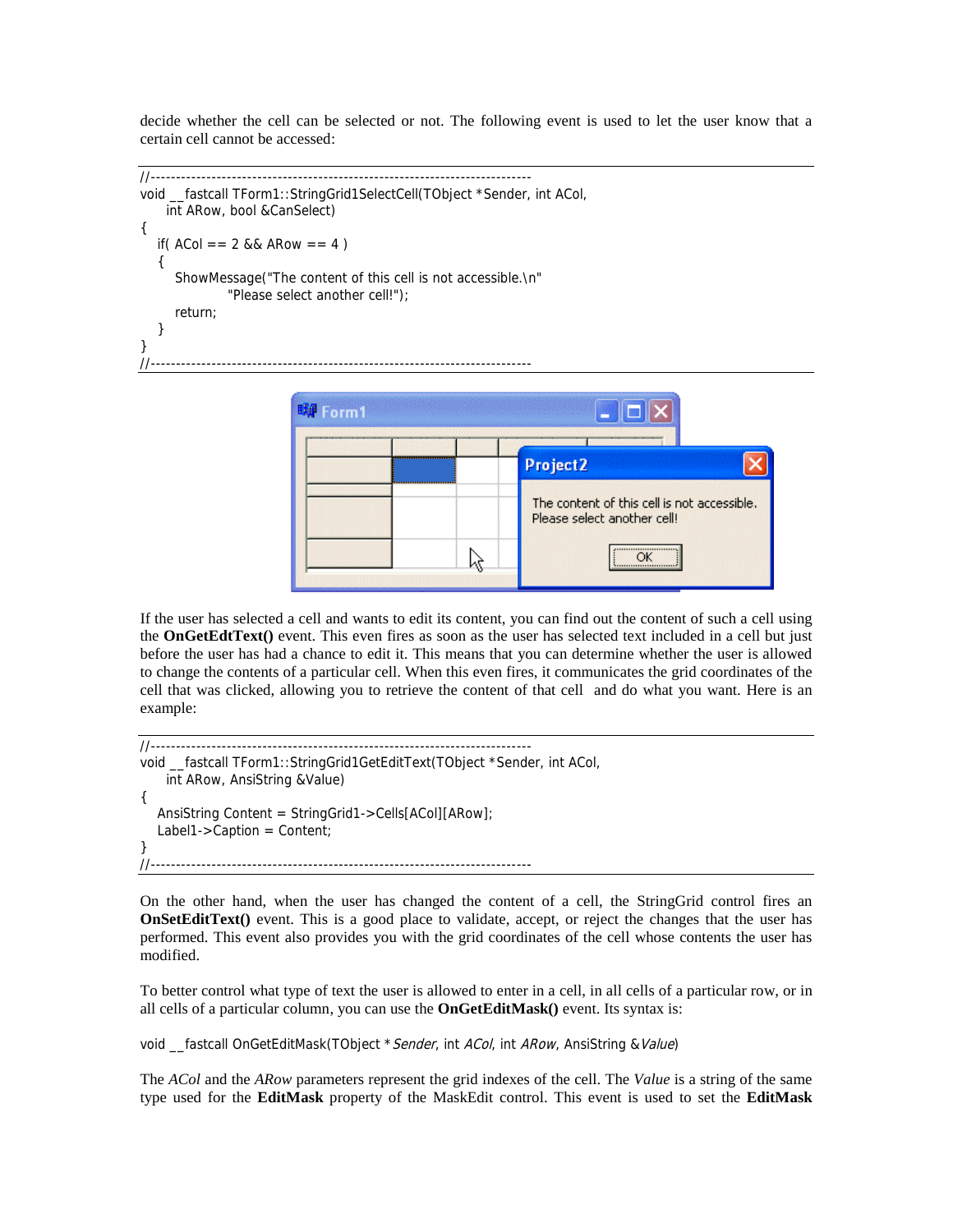needed for a particular cell. The following event restricts only US Social Security Numbers in all cells of the second column:

```
//--------------------------------------------------------------------------- 
void __fastcall TForm1::StringGrid1GetEditMask(TObject *Sender, int ACol, 
     int ARow, AnsiString &Value) 
{ 
  if(StringGrid1->Col == 2)Value = "000-00-0000";
} 
//---------------------------------------------------------------------------
```

| 聊 Form1 |         |          | $\Box$ o $\times$ |
|---------|---------|----------|-------------------|
|         |         |          |                   |
|         | Patrice | 424-72-5 |                   |
|         |         |          |                   |
|         |         |          |                   |
|         |         |          |                   |

If you had allowed the user to move the columns, whenever a user has performed this operation, the StringGrid control would fire the **OnColumnMoved()** event. Its syntax is:

void \_fastcall TStringGrid(TObject\* Sender, long FromIndex, long ToIndex);

This event is a good place to decide what to do, if there is anything to do, when the user has moved a column. In the same way, if you had allowed the user to move rows, the StringGrid control sends an **OnRowMoved()** event immediately after the user has moved a row.

If you had let the compiler know that you would set the appearance of cells yourself, which would have been communicated by setting the **DefaultDrawing** property to false, you can use the **OnDrawCell()** event to perform this customization. The syntax of this event is:

```
void _fastcall StringGridDrawCell(TObject * Sender, int ACol, int ARow,
                                                   TRect & Rect, TGridDrawState State)
```
The cell whose characteristics need to be set is Cell[*ACol*][*ARow*]. This means that you can locate any cell in the grid and set its properties as you like and as possible. For example, you can change the individual background color of a cell. The following code changes the background color of Cell[3][2] to blue:

```
//--------------------------------------------------------------------------- 
void __fastcall TForm1::StringGrid1DrawCell(TObject *Sender, int ACol, 
     int ARow, TRect &Rect, TGridDrawState State) 
{ 
  if(ACol = 3 && ARow = 2)
    { 
       StringGrid1->Canvas->Brush->Color = clBlue; 
       StringGrid1->Canvas->FillRect(Rect); 
    } 
} 
//---------------------------------------------------------------------------
```
In the same way, you can change the text color of any cell of your choice independently of the other cells.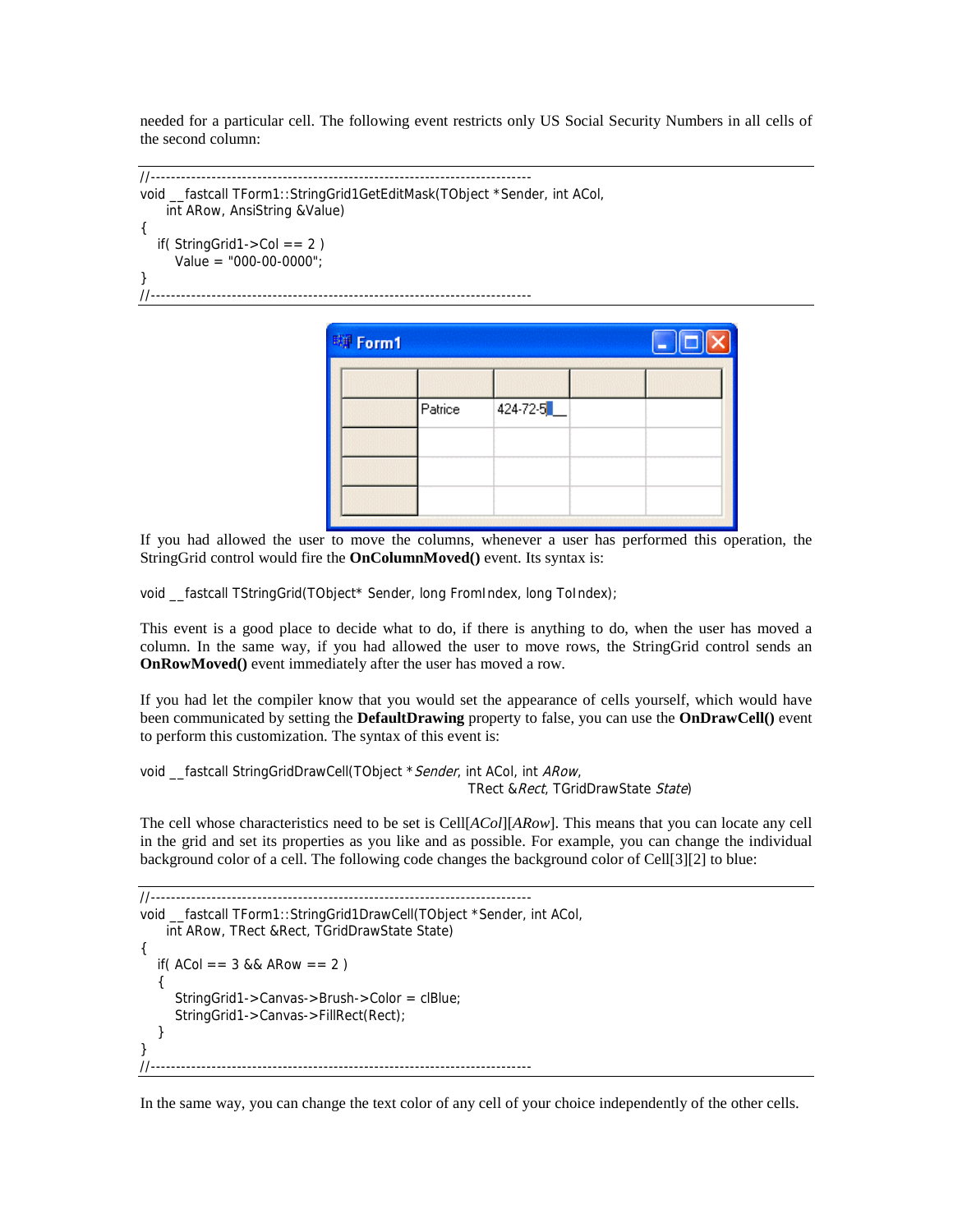The *Rect* parameter is the location and dimension of the cell whose characteristics you want to change.

The *State* argument is a member of the **TGridDrawState** set which is defined as follows:

enum Grids\_3 { gdSelected, gdFocused, gdFixed }; typedef Set<Grids\_3, gdSelected, gdFixed> TGridDrawState;

This set allows you to examine the state of a particular cell. Because this value is a set, a particular cell can have more than one of these values. If a cell is selected, which by default gives it a background color different than the others, then its *State* contains the **gdSelected** value. If a cell has focus, which could mean that the user has just clicked it, sometimes to edit, the cell has the **gdFocused** value. Note that a cell can be selected and have focus, which means it would have both **gdSelected** and **gdFocused**. If a cell is a fixed cell as we described previously, then the cell has the **gdFixed** value.

Here is an example of using the **OnDrawCell()** event to customize the appearance of a StringGrid object:

```
//--------------------------------------------------------------------------- 
\#include <vcl.h>
#pragma hdrstop 
#include "Unit1.h" 
//--------------------------------------------------------------------------- 
#pragma package(smart_init) 
#pragma resource "*.dfm" 
TForm1 *Form1; 
//--------------------------------------------------------------------------- 
__fastcall TForm1::TForm1(TComponent* Owner) 
   : TForm(Owner) 
{ 
  StringGrid1->DefaultDrawing = False:
} 
//--------------------------------------------------------------------------- 
void __fastcall TForm1::StringGrid1DrawCell(TObject *Sender, int ACol, 
     int ARow, TRect &Rect, TGridDrawState State) 
{ 
   if( State.Contains(gdFixed) ) 
   { 
      StringGrid1->Canvas->Brush->Color = static_cast<TColor>(RGB(255, 155, 0)); 
      StringGrid1->Canvas->Font->Style = TFontStyles() << fsBold; 
      StringGrid1->Canvas->Font->Color = static_cast<TColor>(RGB(250, 245, 135)); 
      StringGrid1->Canvas->Rectangle(Rect); 
   } 
   else if( State.Contains(gdSelected) ) 
   { 
      StringGrid1->Canvas->Brush->Color = static_cast<TColor>(RGB(255, 205, 155)); 
      StringGrid1->Canvas->Font->Style = TFontStyles() >> fsBold; 
      StringGrid1->Canvas->Font->Color = clNavy; 
      StringGrid1->Canvas->FillRect(Rect); 
   } 
   else 
   { 
      StringGrid1->Canvas->Brush->Color = clWhite; 
      StringGrid1->Canvas->Font->Color = clBlue; 
      StringGrid1->Canvas->FillRect(Rect); 
   }
```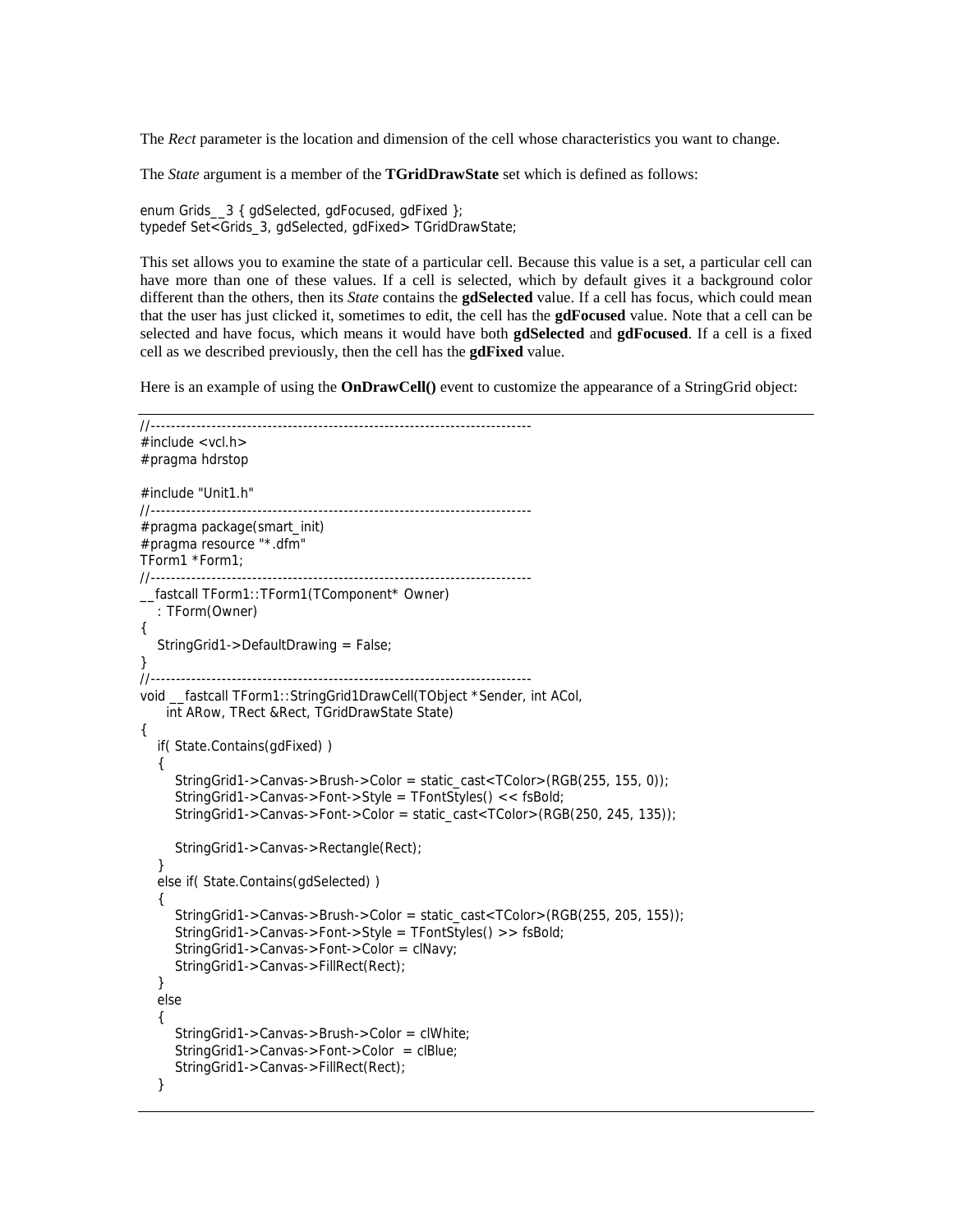```
 StringGrid1->ColWidths[0] = 15; 
   StringGrid1->ColWidths[1] = 75; 
   StringGrid1->ColWidths[2] = 75; 
   StringGrid1->ColWidths[3] = 90; 
   StringGrid1->ColWidths[4] = 120; 
   StringGrid1->RowHeights[0] = 16; 
   StringGrid1->RowHeights[1] = 16; 
   StringGrid1->RowHeights[2] = 16; 
   StringGrid1->RowHeights[3] = 16; 
   StringGrid1->RowHeights[4] = 16; 
   AnsiString text = StringGrid1->Cells[ACol][ARow]; 
   StringGrid1->Canvas->TextRect(Rect, Rect.Left, Rect.Top, text); 
} 
//--------------------------------------------------------------------------- 
void __fastcall TForm1::FormCreate(TObject *Sender) 
{ 
   StringGrid1->Cells[0][1] = "1"; 
  StringGrid1->Cells[0][2] = "2";
  StringGrid1->Cells[0][3] = "3";
  StringGrid1->Cells[0][4] = "4";
   StringGrid1->Cells[1][0] = "First Name"; 
   StringGrid1->Cells[2][0] = "Last Name"; 
   StringGrid1->Cells[3][0] = "Phone Number"; 
   StringGrid1->Cells[4][0] = "Email Address"; 
  StringGrid1->Cells[1][1] = "Alex"; StringGrid1->Cells[2][1] = "Walters"; 
   StringGrid1->Cells[3][1] = "(202) 133-7402"; 
   StringGrid1->Cells[4][1] = "waltersa88@yahoo.com"; 
   StringGrid1->Cells[1][2] = "Bertrand"; 
   StringGrid1->Cells[2][2] = "Kumar"; 
   StringGrid1->Cells[4][2] = "kumarb@mailman.com"; 
   StringGrid1->Cells[3][3] = "Hermine"; 
}
```
//---------------------------------------------------------------------------

| <b>First Name</b> | <b>Last Name</b> | <b>Phone Number Email Address</b> |                                    |
|-------------------|------------------|-----------------------------------|------------------------------------|
| Alex              | <b>Walters</b>   |                                   | [202] 133-7402 waltersa88@yahoo.co |
| Bertrand          | Kumar            |                                   | kumarb@mailman.cor                 |
|                   |                  | Hermine                           |                                    |

#### **Practical Learning: Using String Grid Events**

1. In the **private** section of the form, declare two variables and a method as follows:

```
private: 
    double HoursWeek1, HoursWeek2; 
   double __fastcall EvaluateTime(AnsiString StrTime); // User declarations
```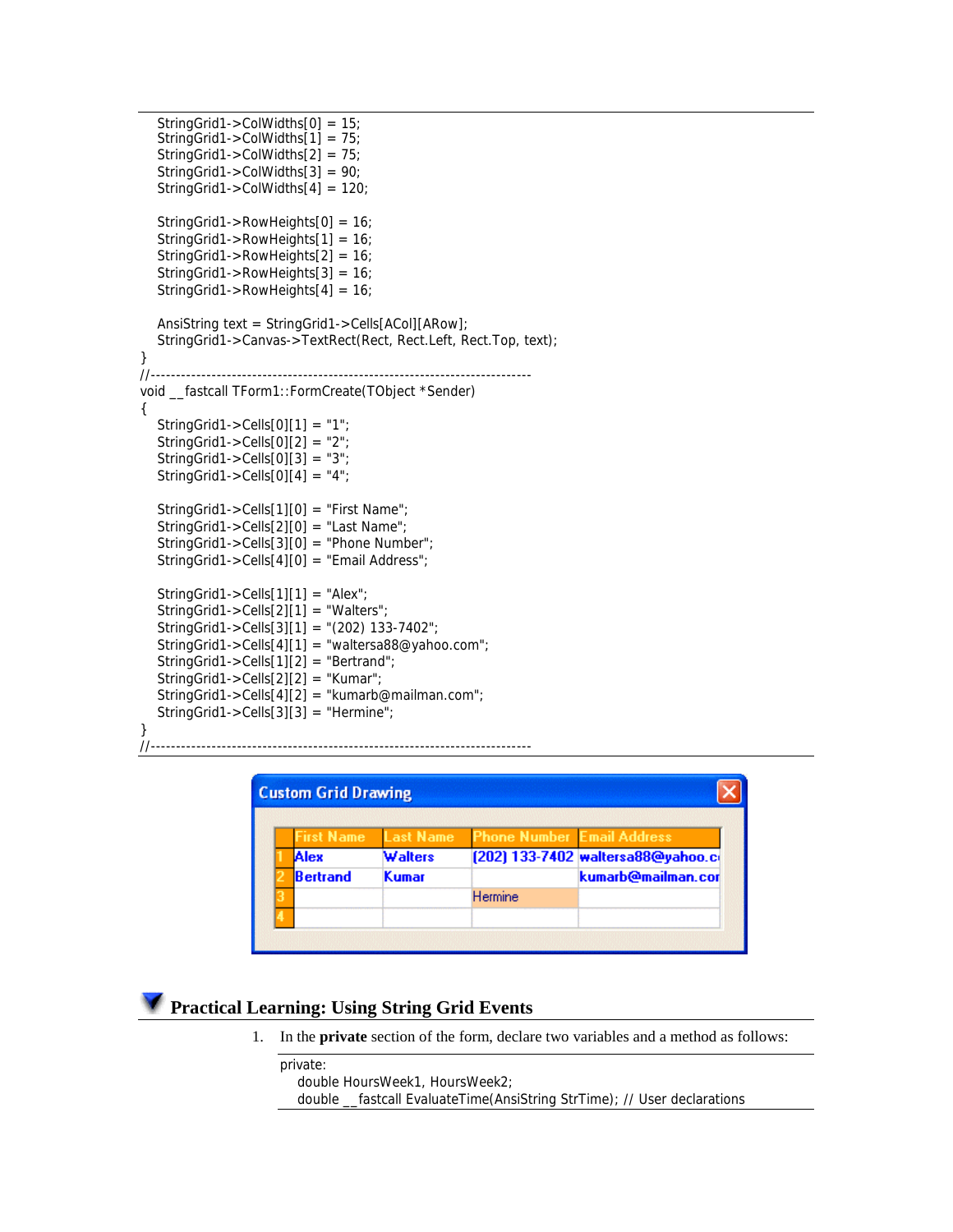2. In the top section of the source file of the form, include the StrUtils header file:

```
//--------------------------------------------------------------------------- 
#include <vcl.h> 
#include <DateUtils.hpp> 
#include <StrUtils.hpp> 
#pragma hdrstop 
#include "Main.h" 
//---------------------------------------------------------------------------
```
3. Implement the above method as follows:

```
//--------------------------------------------------------------------------- 
double __fastcall TfrmMain::EvaluateTime(AnsiString StrTime) 
{ 
    //TODO: Add your source code here 
    double dValue; 
    AnsiString StrValue = AnsiReplaceStr(StrTime, " ", ""); 
    if( StrValue.IsEmpty() ) 
       return 0.00; 
    else 
       return StrToFloat(StrValue); 
} 
//---------------------------------------------------------------------------
```
- 4. To use of the StringGrid events, on the form, click the top StringGrid control
- 5. In the Object Inspector, click the Events tab and double-click the event side of **OnSetEditText**
- 6. Implement it as follows:

```
//--------------------------------------------------------------------------- 
void fastcall TfrmMain::grdTimeSheetSetEditText(TObject *Sender, int ACol,
    int ARow, const AnsiString Value) 
{ 
   double Monday1 = EvaluateTime(grdTimeSheet->Cells[0][1]); 
  double Tuesday1 = EvaluateTime(grdTimeSheet->Cells[1][1]);
   double Wednesday1 = EvaluateTime(grdTimeSheet->Cells[2][1]); 
  double Thursday1 = EvaluateTime(grdTimeSheet->Cells[3][1]);
  double Friday1 = EvaluateTime(grdTimeSheet->Cells[4][1]);
   double Saturday1 = EvaluateTime(grdTimeSheet->Cells[5][1]); 
  double Sunday1 = EvaluateTime(grdTimeSheet->Cells[6][1]);
   HoursWeek1 = Monday1 + Tuesday1 + Wednesday1 + 
            Thursday1 + Friday1 + Saturday1 + Sunday1; 
 double Monday2 = EvaluateTime(grdTimeSheet->Cells[0][2]); 
 double Tuesday2 = EvaluateTime(grdTimeSheet->Cells[1][2]); 
   double Wednesday2 = EvaluateTime(grdTimeSheet->Cells[2][2]); 
   double Thursday2 = EvaluateTime(grdTimeSheet->Cells[3][2]); 
   double Friday2 = EvaluateTime(grdTimeSheet->Cells[4][2]); 
  double Saturday2 = EvaluateTime(grdTimeSheet->Cells[5][2]);
   double Sunday2 = EvaluateTime(grdTimeSheet->Cells[6][2]); 
   HoursWeek2 = Monday2 + Tuesday2 + Wednesday2 + 
            Thursday2 + Friday2 + Saturday2 + Sunday2; 
} 
//---------------------------------------------------------------------------
```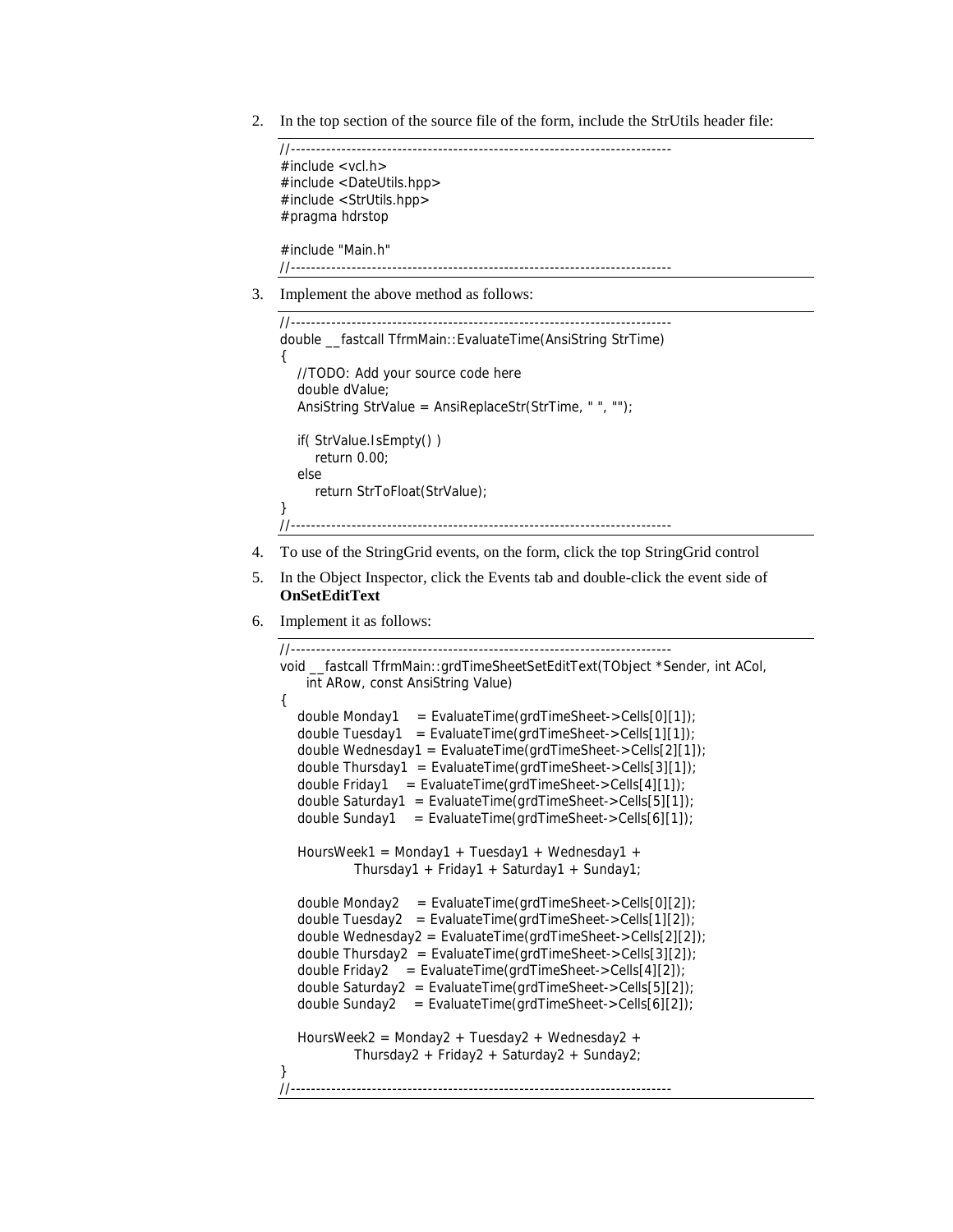7. On the form, double-click the Process It button and implement its **OnClick** event as follows:

```
//--------------------------------------------------------------------------- 
void __fastcall TfrmMain::btnProcessItClick(TObject *Sender) 
{ 
   double RegHours1, RegHours2, OvtHours1, OvtHours2; 
   double RegAmount1, RegAmount2, OvtAmount1, OvtAmount2; 
   double RegularHours, OvertimeHours; 
   double RegularAmount, OvertimeAmount, TotalEarnings; 
   double HourlySalary = StrToFloat(edtHourlySalary->Text); 
  double OvtSalary = HourlySalary * 1.5;
   if( HoursWeek1 < 40 ) 
   { 
     RegHours1 = HoursWeek1; RegAmount1 = HourlySalary * RegHours1; 
     OvtHours1 = 0.00;
     OvtAmount1 = 0.00;
   } 
   else if( HoursWeek1 >= 40 ) 
   { 
     ReqHours1 = 40;
     RegAmount1 = HourlySalary * 40;
     OvtHours1 = HoursWeek1 - 40;
      OvtAmount1 = OvtHours1 * OvtSalary; 
   } 
   if( HoursWeek2 < 40 ) 
   { 
      RegHours2 = HoursWeek2; 
      RegAmount2 = HourlySalary * RegHours2; 
     OvtHours2 = 0.00OvtAmount2 = 0.00 } 
   else if( HoursWeek2 >= 40 ) 
   { 
     ReqHours2 = 40;
     RegAmount2 = HourlySalary * 40;
     OvtHours2 = HoursWeek2 - 40;
      OvtAmount2 = OvtHours2 * OvtSalary; 
   } 
  Regular Hours = RegHouse1 + RegHouse2; OvertimeHours = OvtHours1 + OvtHours2; 
  RegularAmount = RegAmount + RegAmount2; OvertimeAmount = OvtAmount1 + OvtAmount2; 
  TotalEarnings = RegularAmount + OvertimeAmount;grdEarnings->Cells[1][1] = FloatToStrF(Regular Hours, ffFixed, 6, 2); grdEarnings->Cells[1][2] = FloatToStrF(OvertimeHours, ffFixed, 6, 2); 
   grdEarnings->Cells[2][1] = FloatToStrF(RegularAmount, ffFixed, 6, 2); 
   grdEarnings->Cells[2][2] = FloatToStrF(OvertimeAmount, ffFixed, 6, 2); 
  edtTotalEarnings->Text = FloatToStrF(TotalEarnings, ffFixed, 6, 2);
} 
//---------------------------------------------------------------------------
```
<sup>8.</sup> Save All and test the application. Here is an example: